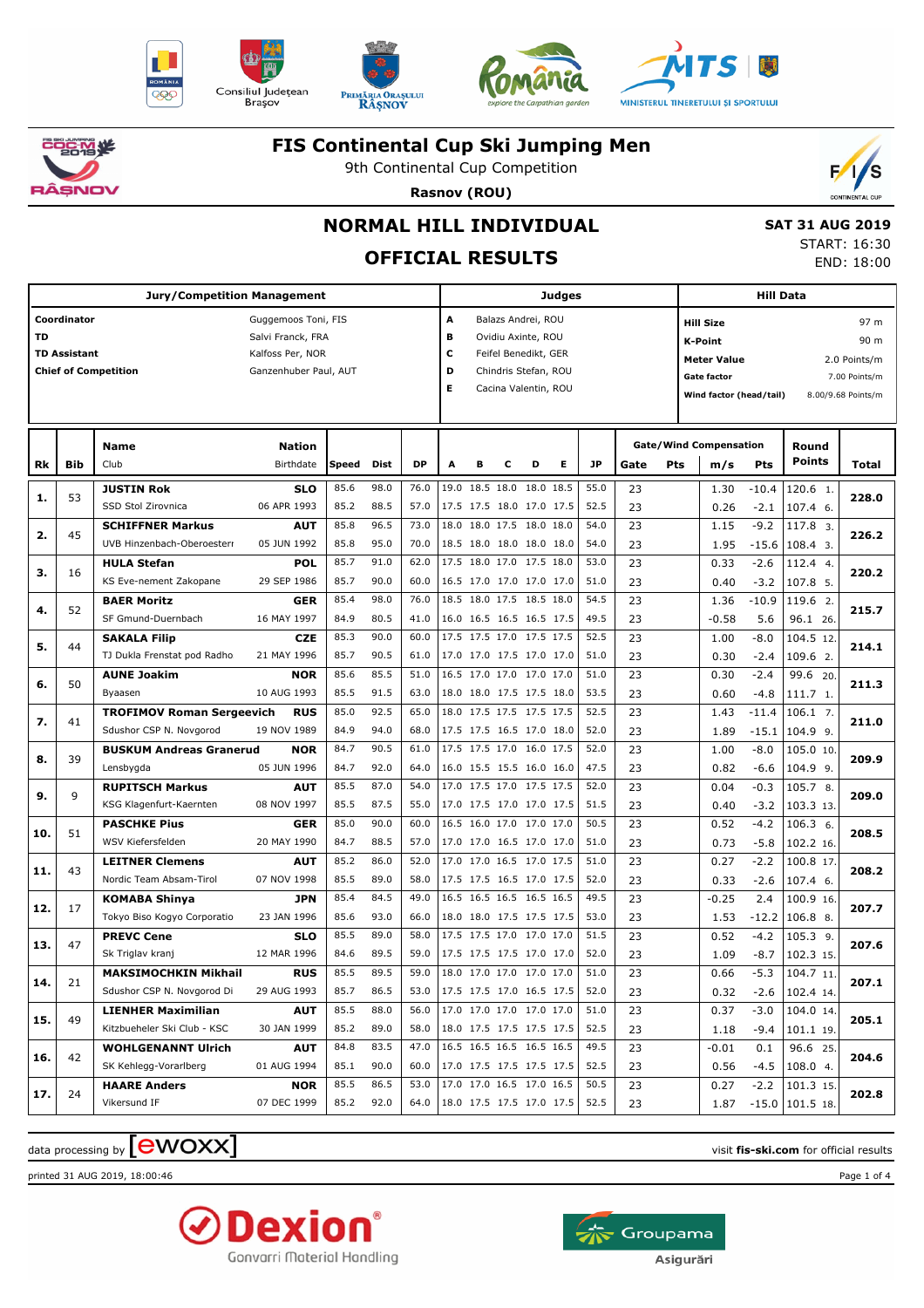





T



T



# **こうこで、火** ÂŞNOV

т

#### **FIS Continental Cup Ski Jumping Men**

9th Continental Cup Competition **Rasnov (ROU)**



### **NORMAL HILL INDIVIDUAL**

 **SAT 31 AUG 2019** START: 16:30 END: 18:00

┱

T

| <b>OFFICIAL RESULTS</b> |  |
|-------------------------|--|

┯

┯

|     |                | <b>Name</b>                   | <b>Nation</b> |       |      |           |   |   |                          |   |                          |           | <b>Gate/Wind Compensation</b> |            |         |         | Round         |       |
|-----|----------------|-------------------------------|---------------|-------|------|-----------|---|---|--------------------------|---|--------------------------|-----------|-------------------------------|------------|---------|---------|---------------|-------|
| Rk  | <b>Bib</b>     | Club                          | Birthdate     | Speed | Dist | <b>DP</b> | A | в | c                        | D | Е                        | <b>JP</b> | Gate                          | <b>Pts</b> | m/s     | Pts     | <b>Points</b> | Total |
|     |                | <b>MAERKL Kilian</b>          | <b>GER</b>    | 85.1  | 94.0 | 68.0      |   |   | 17.0 17.0 17.5 17.5 17.0 |   |                          | 51.5      | 23                            |            | 1.64    | $-13.1$ | $106.4$ 5.    |       |
| 18. | 15             | Sc Partenkirchen              | 10 APR 2000   | 84.9  | 87.5 | 55.0      |   |   | 17.0 17.5 16.5 17.0 17.5 |   |                          | 51.5      | 23                            |            | 1.39    | $-11.1$ | 95.4 27.      | 201.8 |
|     | 48             | <b>PRESECNIK Jernej</b>       | <b>SLO</b>    | 85.3  | 85.0 | 50.0      |   |   | 15.0 15.5 15.5 15.0 14.5 |   |                          | 45.5      | 23                            |            | $-0.17$ | 1.6     | 97.1 24.      | 201.1 |
| 19. |                | Ssk Ljubno btc                | 18 JAN 2002   | 85.2  | 92.5 | 65.0      |   |   | 18.0 17.5 17.5 17.0 17.5 |   |                          | 52.5      | 23                            |            | 1.69    | $-13.5$ | 104.0 11.     |       |
| 20. | 46             | <b>ERIKSEN Sander Vossan</b>  | <b>NOR</b>    | 85.1  | 85.0 | 50.0      |   |   | 16.5 17.0 17.0 16.5 17.0 |   |                          | 50.5      | 23                            |            | 0.23    | $-1.8$  | 98.7 22.      | 200.3 |
|     |                | Baekkelaget Sk                | 29 DEC 2000   | 85.1  | 85.5 | 51.0      |   |   | 16.5 17.0 17.0 16.5 16.5 |   |                          | 50.0      | 23                            |            | $-0.06$ | 0.6     | 101.6 17.     |       |
| 21. | 30             | <b>HOFFMANN Felix</b>         | <b>GER</b>    | 85.3  | 88.0 | 56.0      |   |   | 17.5 17.5 16.5 17.0 17.5 |   |                          | 52.0      | 23                            |            | 0.95    | $-7.6$  | 100.4 18.     | 199.5 |
|     |                | SWV Goldlauter                | 14 OCT 1997   | 85.5  | 83.5 | 47.0      |   |   | 16.5 17.0 16.5 16.5 16.5 |   |                          | 49.5      | 23                            |            | $-0.27$ | 2.6     | 99.1 22.      |       |
| 22. | 12             | <b>TOROK Eduard</b>           | <b>HUN</b>    | 84.7  | 89.0 | 58.0      |   |   | 17.5 17.5 17.0 17.0 17.0 |   |                          | 51.5      | 23                            |            | 1.77    | $-14.2$ | 95.3 28.      | 199.2 |
|     |                | Koszegi Sport Egyesulet       | 02 MAY 1997   | 85.2  | 91.5 | 63.0      |   |   | 18.0 18.0 17.5 18.0 18.0 |   |                          | 54.0      | 23                            |            | 1.64    | $-13.1$ | 103.9 12.     |       |
| 23. | $\overline{2}$ | <b>URLAUB Andrew</b>          | <b>USA</b>    | 85.0  | 97.5 | 75.0      |   |   | 17.5 17.0 17.0 17.0 17.0 |   |                          | 51.0      | 23                            |            | 3.36    | $-26.9$ | 99.1 21.      | 198.7 |
|     |                | Flying Eagles Ski Club        | 12 APR 2001   | 85.8  | 88.0 | 56.0      |   |   | 17.0 17.5 17.0 17.0 17.0 |   |                          | 51.0      | 23                            |            | 0.93    | $-7.4$  | 99.6 21.      |       |
| 24. | 14             | <b>WATANABE Rikuta</b>        | JPN           | 85.2  | 88.5 | 57.0      |   |   | 17.5 17.0 17.0 17.0 17.0 |   |                          | 51.0      | 23                            |            | 1.04    | $-8.3$  | 99.7 19.      | 198.5 |
|     |                | Tokyo Biso Kogyo Corporatio   | 09 JUL 1995   | 85.3  | 87.0 | 54.0      |   |   | 17.0 17.5 17.0 17.0 17.5 |   |                          | 51.5      | 23                            |            | 0.84    | $-6.7$  | 98.8 23.      |       |
| 25. | 36             | <b>HUBER Stefan</b>           | <b>AUT</b>    | 84.6  | 84.0 | 48.0      |   |   | 17.0 17.5 16.5 17.0 17.5 |   |                          | 51.5      | 23                            |            | 0.15    | $-1.2$  | 98.3 23.      | 196.7 |
|     |                | SC Seekirchen-Salzburg        | 08 MAR 1994   | 85.0  | 82.5 | 45.0      |   |   | 16.0 16.0 16.0 16.5 16.5 |   |                          | 48.5      | 23                            |            | $-0.51$ | 4.9     | 98.4 24.      |       |
| 26. | 31             | <b>FUCHS Tim</b>              | <b>GER</b>    | 84.9  | 87.5 | 55.0      |   |   | 16.5 17.0 17.0 17.5 17.0 |   |                          | 51.0      | 23                            |            | 0.23    | $-1.8$  | 104.2 13.     | 196.0 |
|     |                | SC Degenfeld                  | 03 AUG 1997   | 85.3  | 83.5 | 47.0      |   |   | 16.5 17.0 16.5 16.5 17.0 |   |                          | 50.0      | 23                            |            | 0.65    | $-5.2$  | 91.8 28.      |       |
| 27. | 33             | <b>HOLIK Frantisek</b>        | <b>CZE</b>    | 85.1  | 85.5 | 51.0      |   |   | 17.0 17.0 16.5 16.5 17.5 |   |                          | 50.5      | 23                            |            | 1.10    | $-8.8$  | 92.7 30.      | 193.5 |
|     |                | LSK Lomnice nad Popelkou-C    | 23 OCT 1998   | 85.4  | 88.5 | 57.0      |   |   | 17.5 17.5 17.0 17.5 17.0 |   |                          | 52.0      | 23                            |            | 1.03    | $-8.2$  | 100.8 20.     |       |
| 28. | 18             | <b>GRUSZKA Mateusz</b>        | POL           | 85.0  | 85.5 | 51.0      |   |   | 16.5 17.0 16.5 16.5 16.5 |   |                          | 49.5      | 23                            |            | 0.67    | $-5.4$  | 95.1 29.      | 191.6 |
|     |                | Azs Zakopane                  | 04 APR 2001   | 85.2  | 87.5 | 55.0      |   |   | 17.0 17.0 16.0 17.0 16.5 |   |                          | 50.5      | 23                            |            | 1.12    | $-9.0$  | 96.5 25.      |       |
| 29. | 34             | <b>SAETHER Rishi</b>          | <b>NOR</b>    | 84.9  | 89.0 | 58.0      |   |   | 16.0 16.5 15.5 16.5 16.5 |   |                          | 49.0      | 23                            |            | 1.30    | $-10.4$ | 96.6 25.      | 187.2 |
|     |                | Liabygda                      | 08 JAN 1997   | 84.5  | 85.5 | 51.0      |   |   | 16.5 17.0 16.5 16.5 16.0 |   |                          | 49.5      | 23                            |            | 1.24    | $-9.9$  | 90.6 29.      |       |
| 30. | 10             | <b>NAKAMURA Yuto</b>          | JPN           | 84.3  | 87.5 | 55.0      |   |   | 17.0 16.5 17.0 16.5 16.5 |   |                          | 50.0      | 23                            |            | 1.10    | $-8.8$  | 96.2 27.      | 172.2 |
|     |                |                               | 02 AUG 1997   | 84.4  | 79.0 | 38.0      |   |   | 15.5 15.5 15.5 16.0 16.0 |   |                          | 47.0      | 23                            |            | 1.12    | $-9.0$  | 76.0 30.      |       |
|     |                |                               |               |       |      |           |   |   |                          |   |                          |           |                               |            |         |         |               |       |
|     |                | Not qualified for final round |               |       |      |           |   |   |                          |   |                          |           |                               |            |         |         |               |       |
|     |                | <b>HABDAS Jan</b>             | <b>POL</b>    |       |      |           |   |   |                          |   |                          |           |                               |            |         |         |               |       |
| 31. | 19             | Lks Klimczok bystra           | 02 DEC 2003   | 85.6  | 83.5 | 47.0      |   |   | 16.5 16.5 16.5 17.0 16.5 |   |                          | 49.5      | 23                            |            | 0.55    | $-4.4$  |               | 92.1  |
|     |                | <b>GASIENICA Patrick</b>      | <b>USA</b>    |       |      |           |   |   |                          |   |                          |           |                               |            |         |         |               |       |
| 32. | 28             |                               |               | 84.6  | 85.5 | 51.0      |   |   |                          |   | 17.0 16.5 16.5 16.5 17.0 | 50.0      | 23                            |            | 1.21    | $-9.7$  |               | 91.3  |

| <b>GASIENICA Patrick</b>         | <b>USA</b>  |                                              |                                              |                                              |  |                                                                                                                                                                                                                                                    |                                  |                                              |                                                            | 91.3 |
|----------------------------------|-------------|----------------------------------------------|----------------------------------------------|----------------------------------------------|--|----------------------------------------------------------------------------------------------------------------------------------------------------------------------------------------------------------------------------------------------------|----------------------------------|----------------------------------------------|------------------------------------------------------------|------|
| Norge Ski club                   | 28 NOV 1998 |                                              |                                              |                                              |  |                                                                                                                                                                                                                                                    |                                  |                                              |                                                            |      |
| <b>CACINA Daniel Andrei</b>      | <b>ROU</b>  |                                              |                                              |                                              |  |                                                                                                                                                                                                                                                    |                                  |                                              |                                                            | 90.9 |
| Cs Dinamo rasnov                 | 17 OCT 2001 |                                              |                                              |                                              |  |                                                                                                                                                                                                                                                    |                                  |                                              |                                                            |      |
| <b>HAAGEN David</b>              | <b>AUT</b>  |                                              |                                              |                                              |  |                                                                                                                                                                                                                                                    |                                  |                                              |                                                            | 89.7 |
| ESV Muerzzuschlag                | 06 APR 2002 |                                              |                                              |                                              |  |                                                                                                                                                                                                                                                    |                                  |                                              |                                                            |      |
| <b>JUROSZEK Kacper</b>           | <b>POL</b>  |                                              |                                              |                                              |  |                                                                                                                                                                                                                                                    |                                  |                                              |                                                            | 89.5 |
| Wss Wisla                        | 05 JUN 2001 |                                              |                                              |                                              |  |                                                                                                                                                                                                                                                    |                                  |                                              |                                                            |      |
| <b>MARUSIAK Yevhen</b>           | <b>UKR</b>  |                                              |                                              |                                              |  |                                                                                                                                                                                                                                                    |                                  |                                              |                                                            | 88.9 |
| ShVSM of Ivano-Frankivsk         | 16 MAR 2000 |                                              |                                              |                                              |  |                                                                                                                                                                                                                                                    |                                  |                                              |                                                            |      |
| <b>KURITA Riki</b>               | <b>JPN</b>  |                                              |                                              |                                              |  |                                                                                                                                                                                                                                                    |                                  |                                              |                                                            | 86.6 |
| Meiji Univ.                      | 16 SEP 1998 |                                              |                                              |                                              |  |                                                                                                                                                                                                                                                    |                                  |                                              |                                                            |      |
| 28<br>22<br>38<br>37<br>32<br>11 |             | 84.6<br>85.6<br>84.9<br>85.2<br>84.8<br>84.2 | 85.5<br>81.5<br>85.0<br>86.5<br>82.5<br>82.5 | 51.0<br>43.0<br>50.0<br>53.0<br>45.0<br>45.0 |  | $17.0$ 16.5 16.5 16.5 17.0<br>50.0<br>$ 16.0 \t17.0 \t16.0 \t16.5 \t16.0 $<br>48.5<br>$ 16.5 \t17.0 \t16.5 \t17.0 \t17.0 $<br>50.5<br>$16.0$ 15.5 15.5 16.0 15.5<br>47.0<br>$16.0$ 16.0 16.5 16.5 17.0<br>49.0<br>16.0 16.5 16.0 16.5 16.5<br>49.0 | 23<br>23<br>23<br>23<br>23<br>23 | 1.21<br>0.08<br>1.35<br>1.31<br>0.64<br>0.93 | $-9.7$<br>$-0.6$<br>$-10.8$<br>$-10.5$<br>$-5.1$<br>$-7.4$ |      |

 $\alpha$  data processing by  $\boxed{\text{ewOX}}$ 

printed 31 AUG 2019, 18:00:46 Page 2 of 4



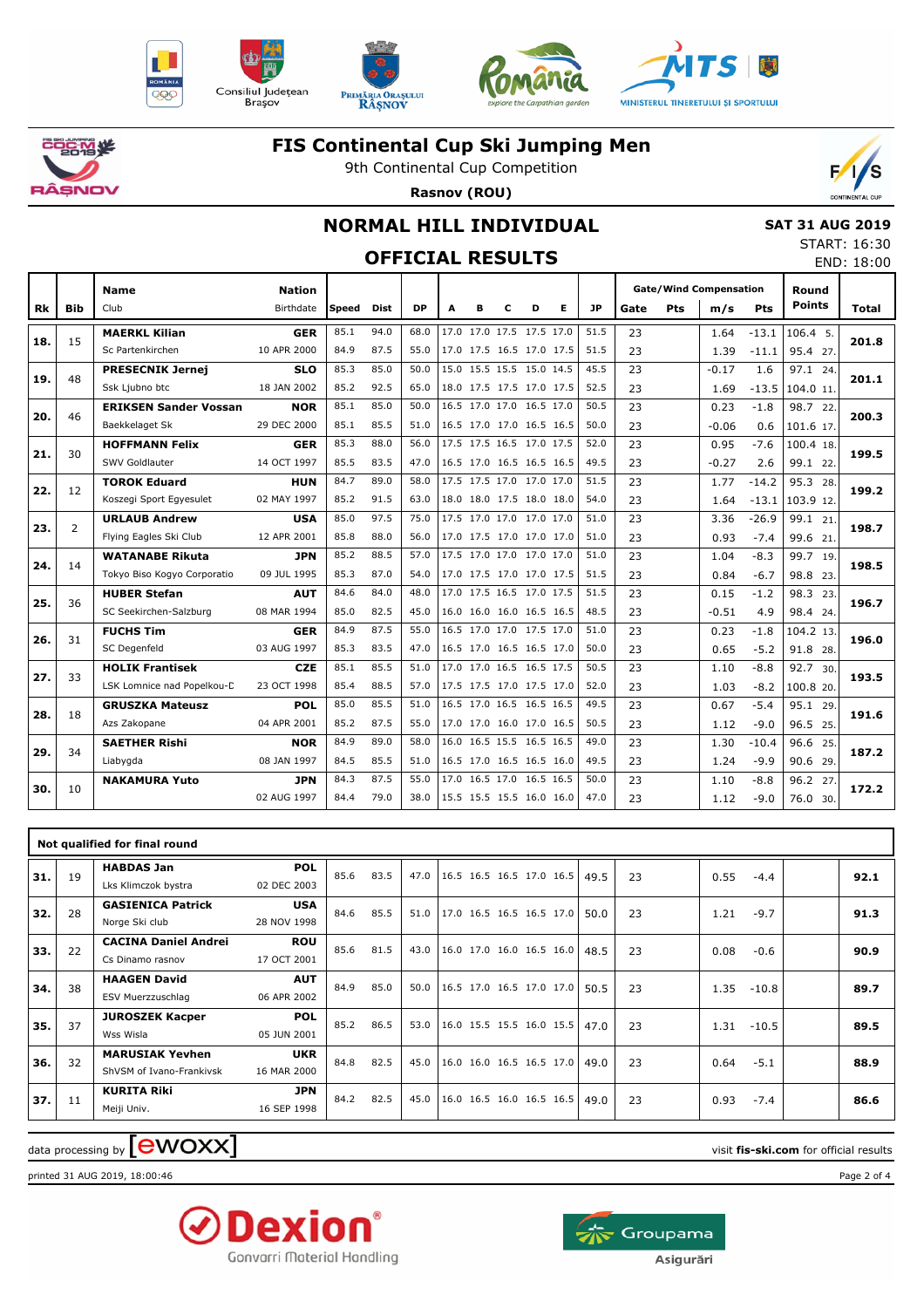









# **こうごく 茶** ìsnov

#### **FIS Continental Cup Ski Jumping Men**

9th Continental Cup Competition **Rasnov (ROU)**



### **NORMAL HILL INDIVIDUAL**

 **SAT 31 AUG 2019** START: 16:30

| <b>OFFICIAL RESULTS</b> |                |                                                         |                            |            |      |           |                            |   |   |                          |                          |           |      |     | JIANI . 10.JU<br>END: 18:00          |         |                        |              |
|-------------------------|----------------|---------------------------------------------------------|----------------------------|------------|------|-----------|----------------------------|---|---|--------------------------|--------------------------|-----------|------|-----|--------------------------------------|---------|------------------------|--------------|
| Rk                      | <b>Bib</b>     | <b>Name</b><br>Club                                     | <b>Nation</b><br>Birthdate | Speed Dist |      | <b>DP</b> | A                          | в | c | D                        | Е                        | <b>JP</b> | Gate | Pts | <b>Gate/Wind Compensation</b><br>m/s | Pts     | Round<br><b>Points</b> | <b>Total</b> |
| 38.                     | 40             | <b>KALINICHENKO Vitaliy</b><br>ShVSM of Ivano-Frankivsk | <b>UKR</b><br>09 AUG 1993  | 85.5       | 83.5 | 47.0      |                            |   |   | 14.5 14.5 14.5 14.5 14.5 |                          | 43.5      | 23   |     | 0.51                                 | $-4.1$  |                        | 86.4         |
| 39.                     | 3              | <b>DEAN Decker</b><br>Steamboat Springs winter spor     | <b>USA</b><br>08 AUG 2000  | 85.1       | 85.0 | 50.0      | 16.0 15.5 16.5 16.0 16.5   |   |   |                          |                          | 48.5      | 23   |     | 1.65                                 | $-13.2$ |                        | 85.3         |
| 40.                     | 29             | <b>VILLUMSTAD Fredrik</b><br><b>SKIMT</b>               | <b>NOR</b><br>21 MAR 1999  | 84.1       | 82.5 | 45.0      |                            |   |   |                          | 16.5 16.5 16.0 16.0 16.5 | 49.0      | 23   |     | 1.13                                 | $-9.0$  |                        | 85.0         |
| 41.                     | 25             | <b>LISSO Justin</b><br>Wsv Schmiedefeld                 | <b>GER</b><br>12 DEC 1999  | 84.9       | 83.5 | 47.0      |                            |   |   |                          | 16.0 16.0 16.0 16.5 16.5 | 48.5      | 23   |     | 1.44                                 | -11.5   |                        | 84.0         |
| 42.                     | 35             | <b>NIZNIK Adam</b><br>Ts Wisla zakopane                 | <b>POL</b><br>07 OCT 2002  | 84.9       | 81.0 | 42.0      |                            |   |   |                          | 16.0 16.0 16.0 16.0 16.5 | 48.0      | 23   |     | 0.79                                 | $-6.3$  |                        | 83.7         |
| 43.                     | 20             | <b>GRILC Tjas</b><br>Ssd Stol zirovnica                 | <b>SLO</b><br>03 SEP 2001  | 84.5       | 81.0 | 42.0      | 16.0 16.5 16.5 16.0 16.5   |   |   |                          |                          | 49.0      | 23   |     | 0.99                                 | $-7.9$  |                        | 83.1         |
| 44.                     | 6              | <b>MOLNAR Florian</b><br>Koszegi SE                     | <b>HUN</b><br>14 MAR 2002  | 85.4       | 81.5 | 43.0      |                            |   |   |                          | 16.0 16.0 16.0 16.0 16.5 | 48.0      | 23   |     | 1.19                                 | $-9.5$  |                        | 81.5         |
| 45.                     | 23             | <b>OSTERC Aljaz</b><br>Ssk Velenje                      | <b>SLO</b><br>02 MAR 1999  | 85.1       | 82.0 | 44.0      |                            |   |   |                          | 16.5 16.5 16.5 16.0 16.5 | 49.5      | 23   |     | 1.77                                 | $-14.2$ |                        | 79.3         |
| 46.                     | 8              | <b>KOS Lovro</b><br>SSK Ilirija                         | <b>SLO</b><br>23 JUL 1999  | 84.6       | 79.0 | 38.0      |                            |   |   |                          | 15.0 15.0 14.5 14.5 14.5 | 44.0      | 23   |     | 0.55                                 | $-4.4$  |                        | 77.6         |
| 47.                     | 4              | <b>SAMEC Matevz</b><br>SSK Ljubno BTC                   | <b>SLO</b><br>20 AUG 1997  | 84.0       | 73.0 | 26.0      |                            |   |   |                          | 15.5 15.5 16.0 15.5 16.0 | 47.0      | 23   |     | $-0.06$                              | 0.6     |                        | 73.6         |
| 48.                     | 26             | <b>PILCH Tomasz</b><br>WSS Wisla                        | <b>POL</b><br>20 OCT 2000  | 84.9       | 76.5 | 33.0      |                            |   |   |                          | 14.0 14.0 14.0 13.5 16.0 | 42.0      | 23   |     | 0.40                                 | $-3.2$  |                        | 71.8         |
| 49.                     | 5              | <b>PACURAR Radu Mihai</b><br>Cs Dinamo rasnov           | <b>ROU</b><br>06 SEP 2001  | 84.9       | 72.5 | 25.0      |                            |   |   |                          | 16.0 15.5 15.5 15.0 16.0 | 47.0      | 23   |     | 0.32                                 | $-2.6$  |                        | 69.4         |
| 50.                     | $\mathbf{1}$   | <b>FELDOREAN Andrei</b><br>Acs Sacele                   | <b>ROU</b><br>13 APR 2000  | 84.1       | 76.5 | 33.0      |                            |   |   |                          | 16.0 16.0 15.0 15.5 16.0 | 47.5      | 23   |     | 1.73                                 | $-13.8$ |                        | 66.7         |
| 51.                     | 13             | <b>SPULBER Mihnea Alexandru</b><br>Acs Sacele           | <b>ROU</b><br>11 DEC 2000  | 84.5       | 73.0 | 26.0      |                            |   |   | 16.0 16.0 16.0 16.0 16.5 |                          | 48.0      | 23   |     | 1.40                                 | $-11.2$ |                        | 62.8         |
| 52.                     | $\overline{7}$ | <b>LAUCHLAN Nigel</b>                                   | <b>CAN</b>                 | 84.5       | 70.0 | 20.0      | $15.5$ 15.5 15.5 15.5 16.0 |   |   |                          |                          | 46.5      | 23   |     | 0.65                                 | $-5.2$  |                        | 61.3         |

| Did not start |               |  |  |  |  |  |  |  |  |  |  |  |
|---------------|---------------|--|--|--|--|--|--|--|--|--|--|--|
| Bib           | <b>Name</b>   |  |  |  |  |  |  |  |  |  |  |  |
| 27            | VASKUL Andrii |  |  |  |  |  |  |  |  |  |  |  |

| <b>Weather Information</b> |               |      |          |        |              |     |  |  |  |  |  |  |  |
|----------------------------|---------------|------|----------|--------|--------------|-----|--|--|--|--|--|--|--|
|                            |               | Air  | Humidity |        | Wind $[m/s]$ |     |  |  |  |  |  |  |  |
|                            | Weather       | [°C] | [%]      | Min    | Avg          | Max |  |  |  |  |  |  |  |
| 1st round                  | partly cloudy | 25   | 42       | $-0.2$ | 0.8          | 3.3 |  |  |  |  |  |  |  |
| 2nd round                  | partly cloudy | 26   | 38       | $-0.5$ | 0.8          | 1.9 |  |  |  |  |  |  |  |

 $\alpha$  data processing by  $\boxed{\text{ewOX}}$ 

Altius Nordic SC

printed 31 AUG 2019, 18:00:46 Page 3 of 4



03 MAR 1996